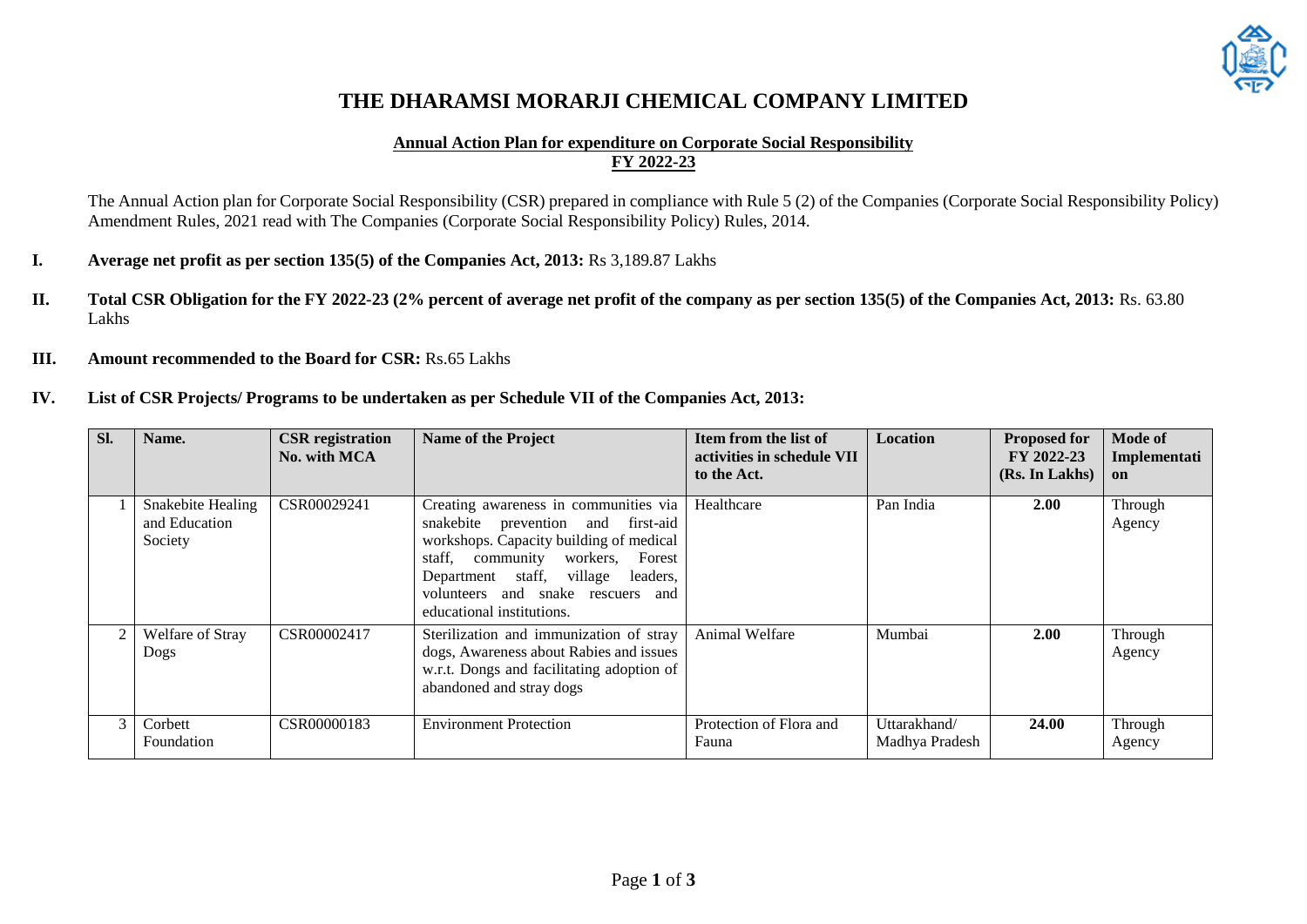

| $\overline{sl}$ . | Name.                                                        | <b>CSR</b> registration<br>No. with MCA | <b>Name of the Project</b>                                                                                                                                                                                                                                                                                                  | Item from the list of<br>activities in schedule VII<br>to the Act.                  | <b>Location</b>                               | <b>Proposed for</b><br>FY 2022-23<br>(Rs. In Lakhs) | <b>Mode of</b><br>Implementati<br>on |
|-------------------|--------------------------------------------------------------|-----------------------------------------|-----------------------------------------------------------------------------------------------------------------------------------------------------------------------------------------------------------------------------------------------------------------------------------------------------------------------------|-------------------------------------------------------------------------------------|-----------------------------------------------|-----------------------------------------------------|--------------------------------------|
| $\overline{4}$    | Sahyadri Nisarga<br>Mitra                                    | CSR00003054                             | <b>Environment Protection</b><br>Beach clean-up and Tree plantation to<br>enhance tourism at coastal village<br>Anjarle,<br>Ratnagiri<br>district<br>of<br>Maharashtra, India                                                                                                                                               | Protection of Flora and<br>Fauna                                                    | Kokan, Raigad,<br>Maharashtra                 | 3.00                                                | Through<br>Agency                    |
| 5                 | Direct/<br>/Through Govt/<br>Semi Govt and<br>other agencies | Not Applicable                          | <b>Education : Distribution of Textbooks,</b><br>E-Learning Facility, School Furniture<br>i.e. School Bench, Table and Chairs.<br><b>Women Empowerment: Distributions</b><br>of Floor Mill Machine etc.<br><b>Sanitation &amp; Rural Infrastructure:</b><br>Construction of Toilets, CCTV, Gram<br>panchayat infrastructure | Education, Healthcare,<br>Women Empowerment,<br>Rural Infrastructure,<br>Sanitation | At and Around<br>Roha Plant at<br>Maharashtra | 9.00                                                | Direct/<br>Through<br>Agency         |
| 6                 | Direct/<br>/Through Govt/<br>Semi Govt and<br>other agencies | Not Applicable                          | Kendra:<br>Providing<br>Jan<br><b>Seva</b><br>infrastructure to village w.r.t. Computers<br>and office Equipment etc. Which will<br>benefit all the villages as there is no Jan<br>Kendra<br>Seva<br>nearby.<br>2) Donation through Aatapi Seva<br>Foundation                                                               | Education, Healthcare,<br>Women Empowerment,<br>Rural Infrastructure,<br>Sanitation | At and Around<br>Dahej Plant at<br>Gujarat    | 9.00                                                | Direct/<br>Through<br>Agency         |
| 7                 | Sense<br>International India                                 | CSR0000557                              | Educational and Rehabilitation services<br>of children and young adults with deaf<br>blindness                                                                                                                                                                                                                              | Social Welfare for<br>differently abled                                             | Porbandar &<br>Surendranagar                  | 10.00                                               | Through<br>Agency                    |
| 8                 | Palkar<br>Nana<br>Smruti<br>Samiti,<br>Mumbai                | CSR00001230                             | Medical related equipment :<br>Hemodialysis Machine                                                                                                                                                                                                                                                                         | Healthcare                                                                          | Mumbai,<br>Maharashtra                        | 5.00                                                | Through<br>Agency                    |
| 9                 | RSS Janakalyan<br>Samiti                                     | CSR00000424                             | Hostel for Girls from North East States<br>at Chiplun, Roha                                                                                                                                                                                                                                                                 | Women Empowerment                                                                   | Raigad,<br>Maharashtra                        | 1.00                                                | Through<br>Agency                    |
|                   |                                                              |                                         |                                                                                                                                                                                                                                                                                                                             |                                                                                     | <b>Total</b>                                  | 65.00                                               |                                      |